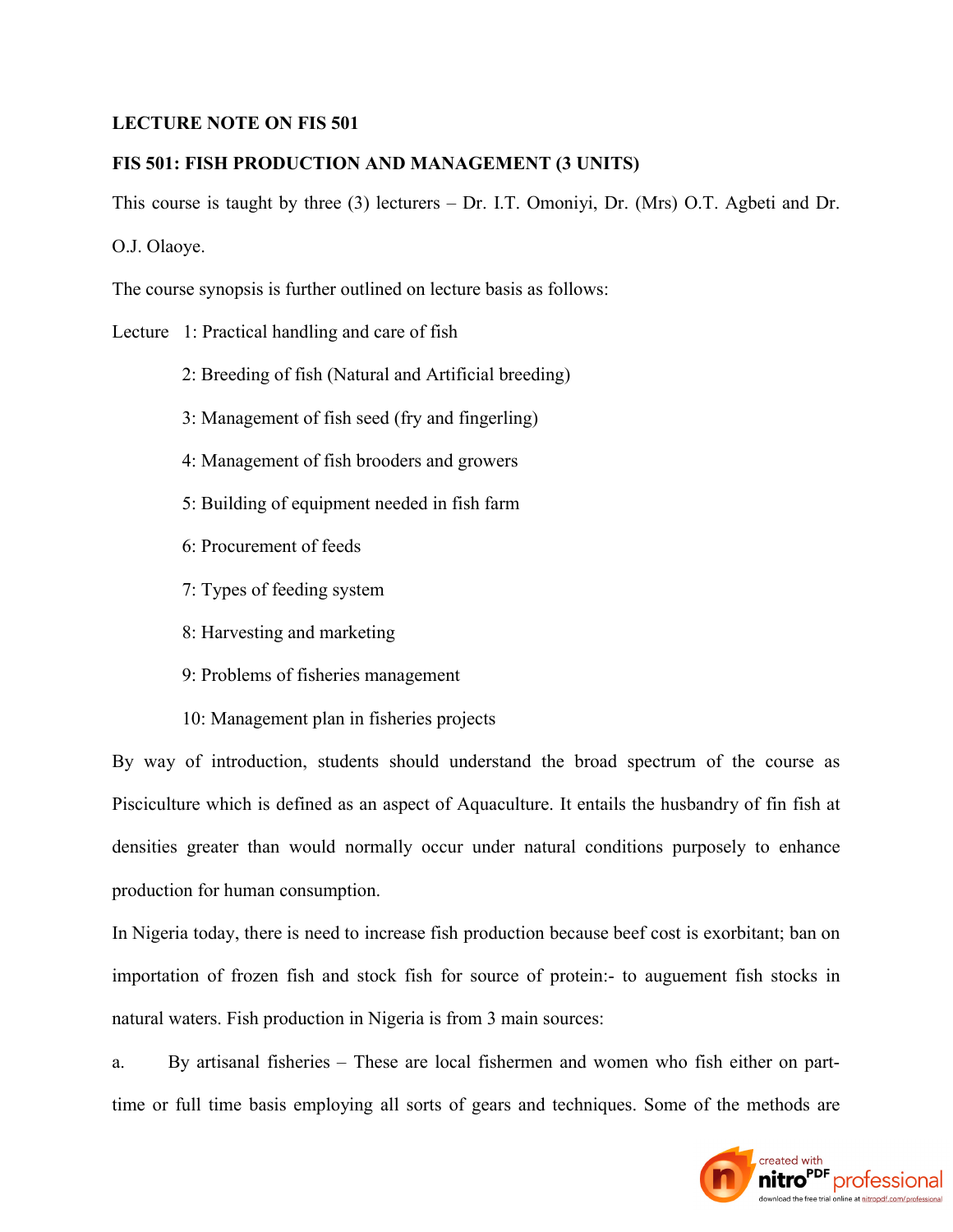destructive e.g. use of poisons-crushed fruits of *Raphia hookeri* (Rafia palm). The common feature of these approaches is that almost all the fishes irrespective of size are captured.

b. By industrial/commercial trawlers – Industrial fishing in in-shore and offshore water of the seas. The UN law of the sea allows Nigeria the exclusive right to fish in zone up to 200 nautical miles (320km) from her coast. This zone is known as the Exclusive Economic Zone (EEZ). The establishment of national jurisdiction in this zone offers each country the chance to exploit the benefits of the zone for its country. Intense and uncontrolled exploitation of the fishes in the EEZ has resulted in dwindling catches and remarkable reduction in the catches of some species e.g. the tongue sole. *Cynoglossus senegalensis* in Nigeria coast (Fagade, 1992).

c. By fish farming – Fin and shell fishes can be produced in some systems e.g. ponds, cages, pens, raceways etc as a result of over-exploitation from the wild. Any over-exploited species can be hatchery raised/reared and restock into the natural waters. In Nigeria, the technique is expensive and has been so far neglected.

Therefore, practical handling and care of fish is crucial in fish production to achieve the goal of providing enough quantity of fish for consumption especially through pisciculture.

### **Practical handling and care of fish**

This is the very first step in fish production especially through aquaculture source because there cannot be harvest without recruitment. It entails all the precautionary steps and techniques to protect the fish especially from the seed stage to adult stage when it appears on the table for consumption. The fish seeds (fry and fingerling) are usually 'nursed' rather than reared to ensure proper recruitment or else the harvest will be low. All processes e.g. the contact materials with fish (fish seed), water treatments, fastness during operations etc are referred to as the practical handling and care of fish to ensure the success of each venture into fisheries management.

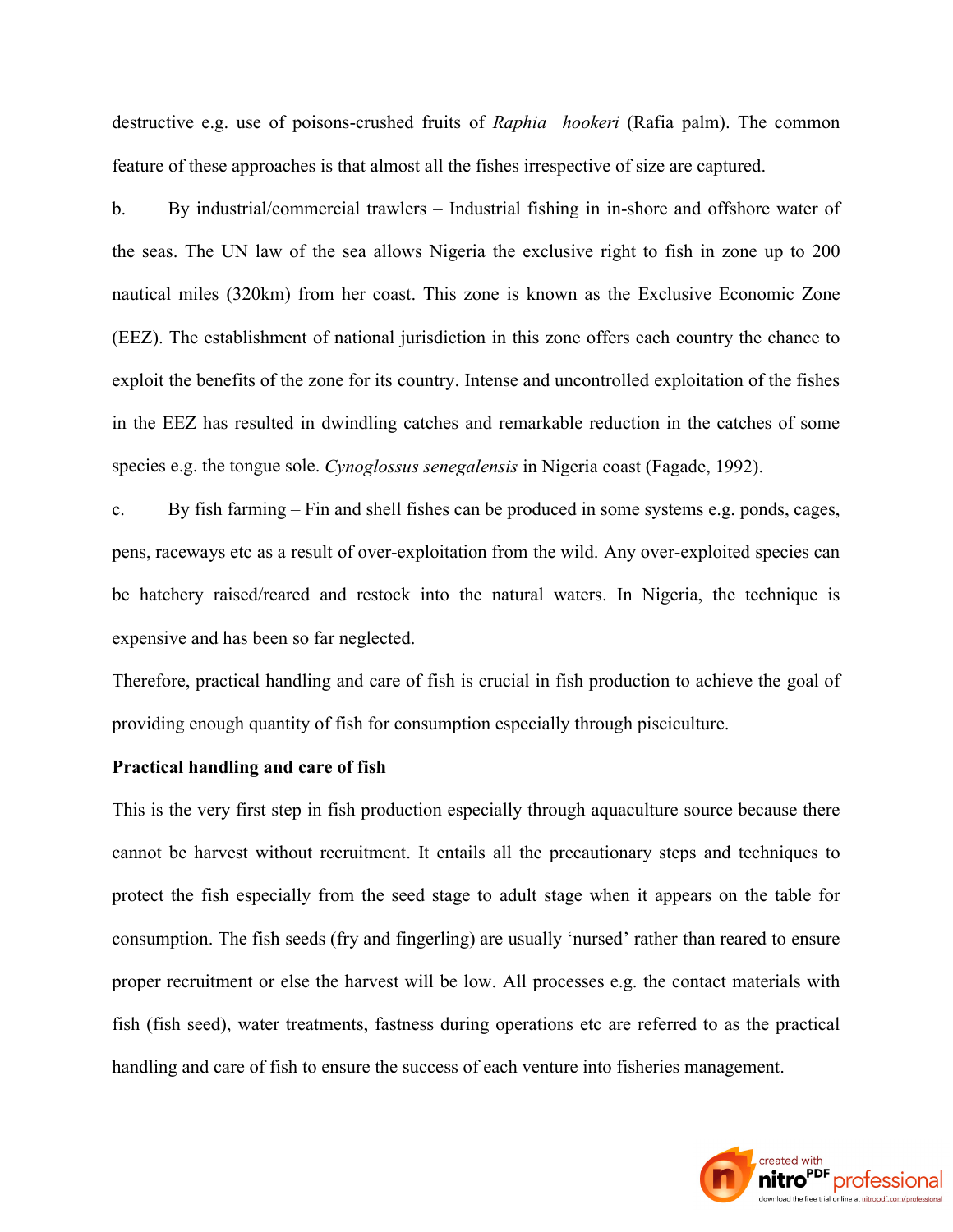For example, as a rule, gear that is used for collecting fish especially fish seed is constructed of fine mesh (<10mm) netting materials and should inflict minimal physical injury on the body. These gears include drag net, lift net, cast net, clap net and traps. When using nets or traps to take fingerlings or adult fish out of ponds, care must be taken during seining since muddy water can stress the fish. To reduce mortality due to muddy seining, fish could be attracted with crumbles of feeds, light source or dewatering. Other practical handling and care of fish can be hinted as

- Always use wet hand/ contact materials e.g. nets
- Handle the fish gently
- Keep fish in water while counting
- Avoid overcrowding the fish in containers
- Avoid standing fish in the sunlight and for a long time
- Fill containers for transport with pond water
- Transport fish during cool weather
- Work fast and travel quickly
- Avoid squeezing, throwing or dropping fish
- Always check temperature and temper fish

Tempering is a pre-stocking treatment of especially fish seed. It involves homogenizing the water in which the seeds are transported with the water in the pond/system into which they are stocked. It is a crucial step in handling and care of fish to avoid high mortality.

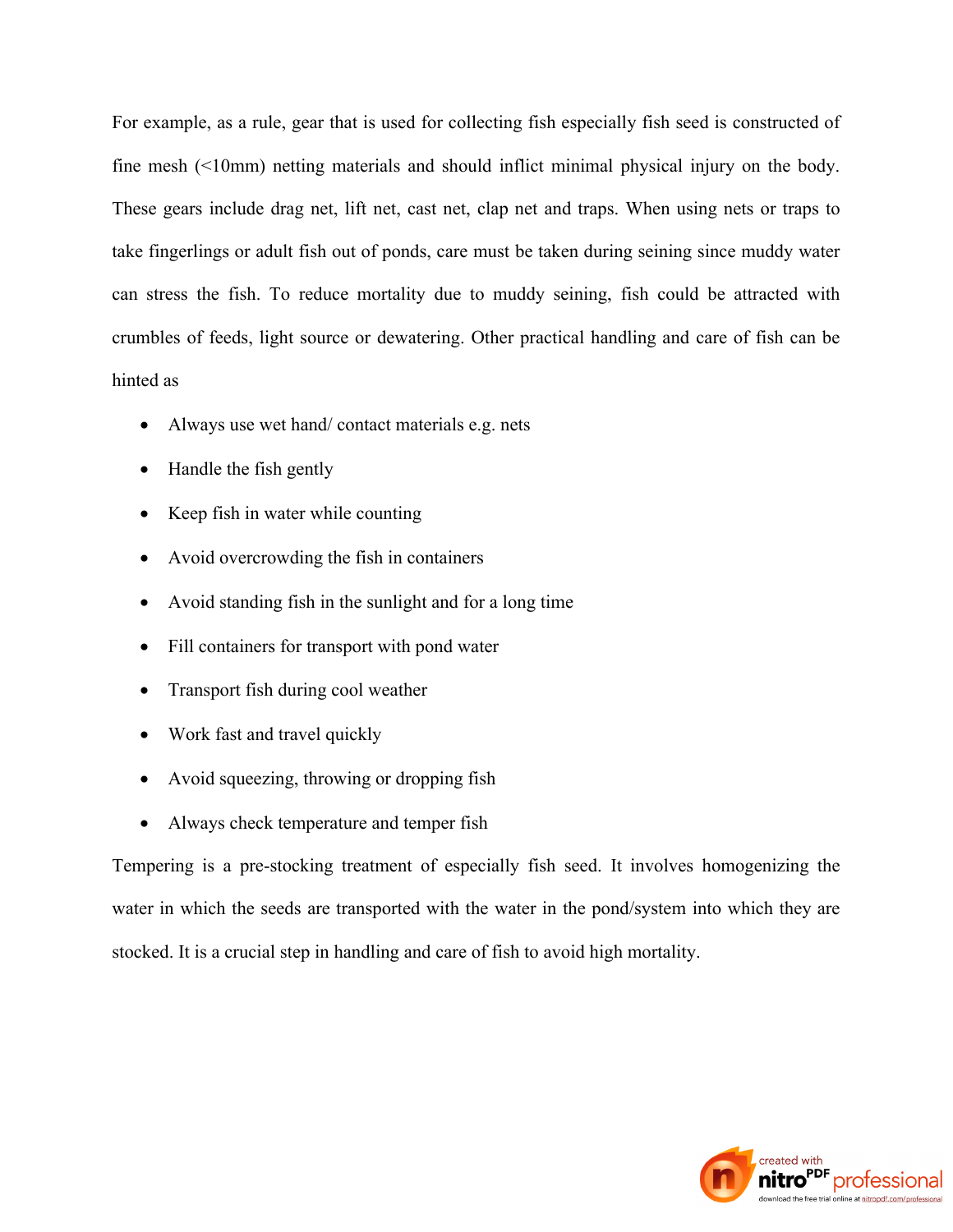#### **FISH BREEDING**

Fish breeding is synonymous to fish propagation which simply means multiplication. Breeding entails all the various techniques or methods which can be used or at least maintain a fish stock (i.e. methods of fish seed production).

This concept in fish production is important when an increase demand for fish and for culture is considered. Also, in tropical world, many fish species breed only once a year. Therefore, a continuous demand for fish seed makes fish propagation sine-qua-non. There are various techniques which differ from different parts of the world depending on local conditions and available local facilities. For instance, in developing world where facilities are not available, fish seeds are obtained from the wild while in advanced countries where there are facilities, propagation is completely artificial.

#### **Basically there are 3 types of fish breeding/propagation**

- Natural propagation/breeding techniques
- Naturally induced breeding/pond or enclosure propagation
- Artificial propagation through hypophysation.

**Natural breeding technique:** is a technique whereby fish are allowed to breed in their natural environment and their eggs, larvae, fry and fingerling are collected for pond stocking. The fry and fingerling (fish seeds) of Cichlids, *Clarias, Chrysicthys* as well as mullets (*Mugil sp*) are available in Nigerians waters fairly in large quantities all the year round. *Heterotis niloticus* is seasonal in abundance and can be obtained within a short period in a year usually at about the beginning of the rainy season. Many other species are known to be available during the rains (April to September) in the flood plains-inundated river banks and the estuaries. However, much

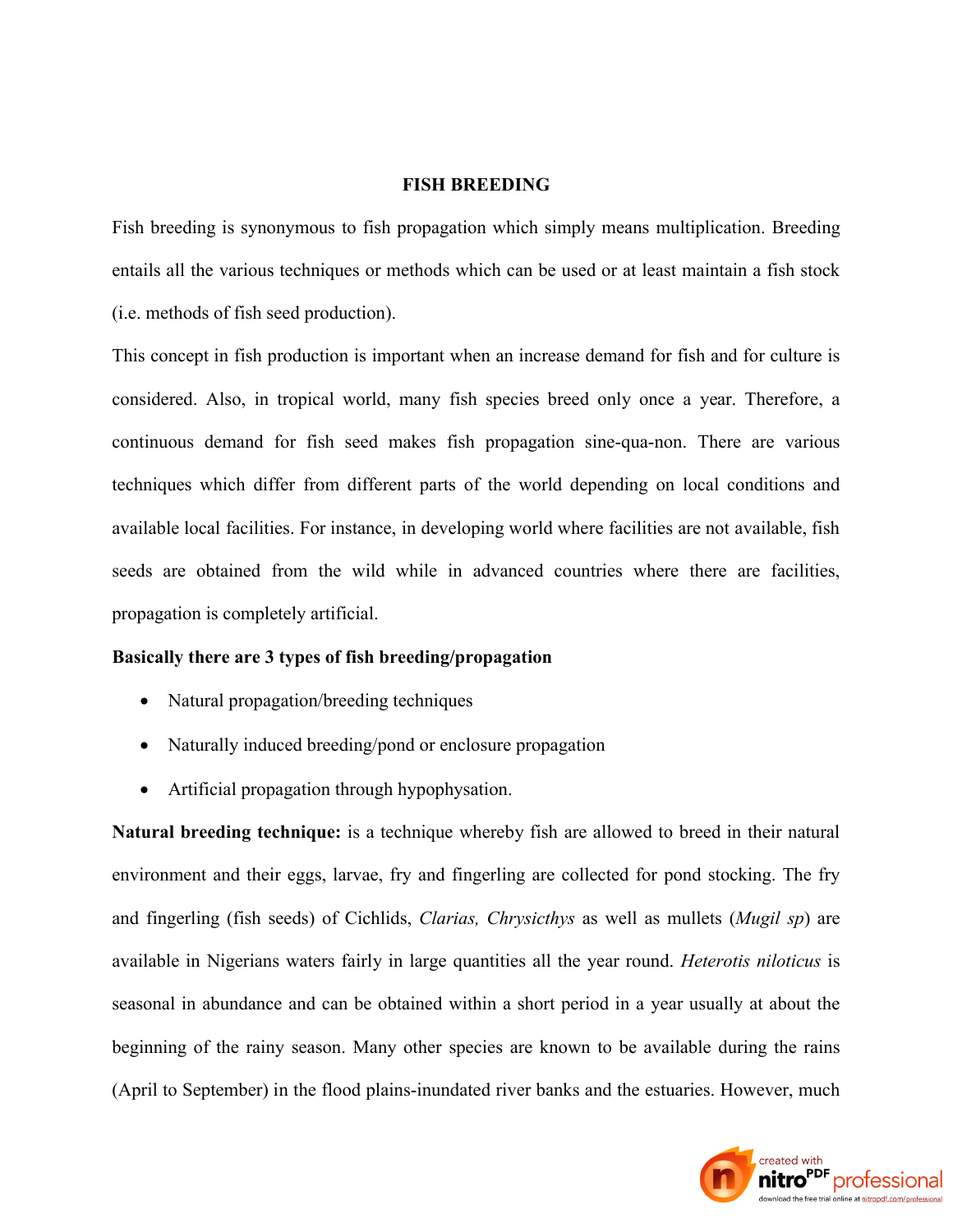is still desired to be studied in Nigeria concerning the season and nursery grounds of other species. Accurate statistics of fish seeds obtained from the wild is not available in Nigeria.

The collection of fish seed is carried out with no physical damage to the seeds which entails the elimination of gill-nets and hooks as used gears. Gears for collection include the hand net; lift net, drag/seine nets, cash nets. Light is used to attract them at night, pieces of feeds, GNC can also be used to attract them to avoid mudding during seining. Special traps especially in streams and river could be used. Before transportation, the collected fry are fingerling are kept in Happa, net or pots and starve overnight in clean water to avoid defaecation which can utilize  $O_2$  during transit. The collected fry and transported in well aerated, cool water to the pond for stocking. Problems associated with natural breeding technique include:

- For many species, the seed may not be available as and when needed or required. Hence, there is shortage of fingerling for stocking leading to low fish production.
- Weed fishes and fish enemies e.g. Dragonfly larvae, water bugs which may feed on eggs or attack the fry or compete for the fish food may also be collected with the fish seed. Fish parasites e.g. leeches are collected with fish seed from the wild and introduced inadvertently into the rearing ponds.
- Difficulty of accurate identification of the fry/fingerling stages of certain species which results in the desired species being stocked with undesirable stunted species. e.g. observed in catfish with *Barbus*.
- There is high mortality during catch/collection and at transportation.
- May be uneconomical e.g. cost of going to the wild, pay workers to gain access to the spawning sites through trial and error methods.

However, natural breeding technique needs little or no skill which is an advantage.

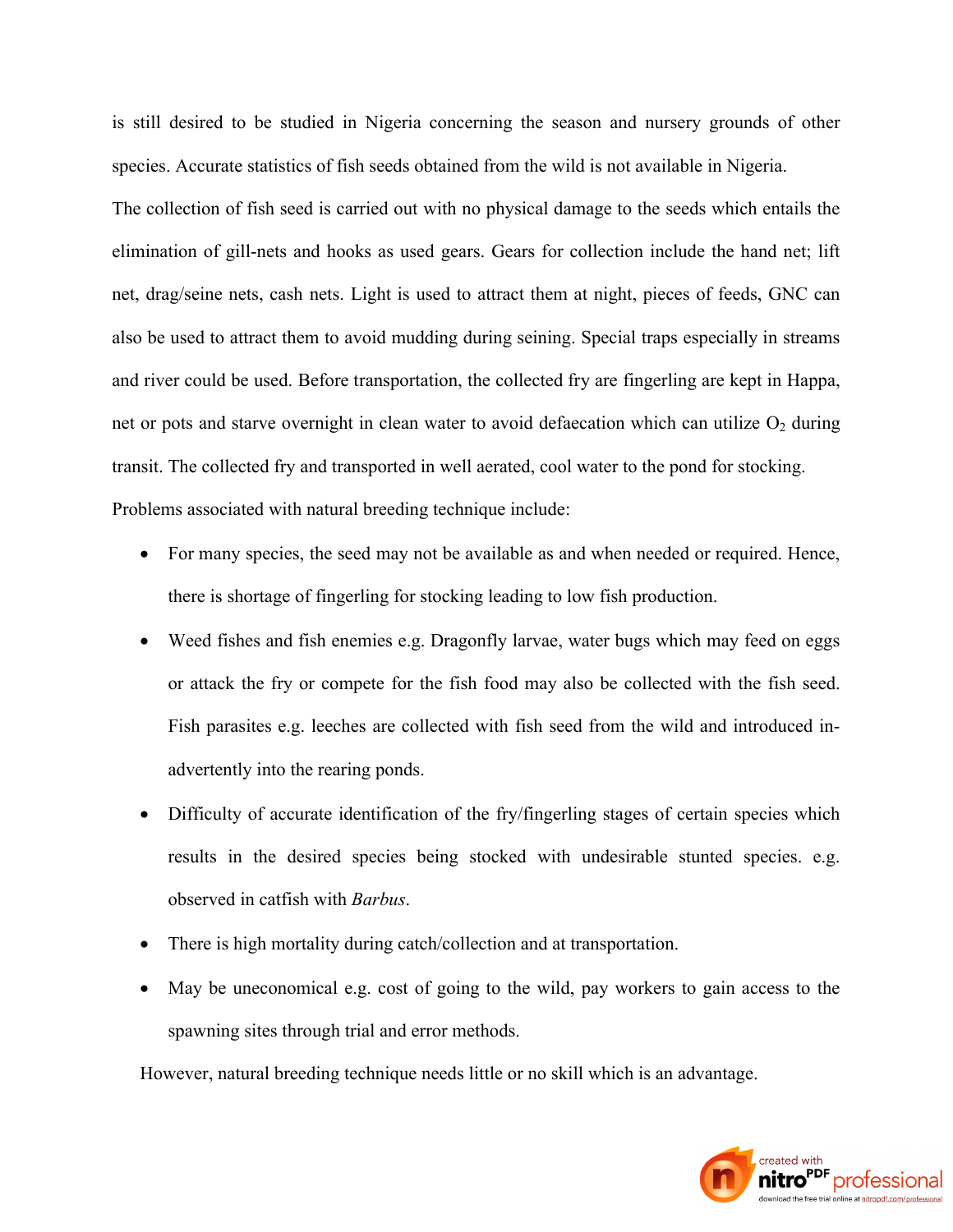### **Ponds or enclosure propagation**

Essentially it is a naturally induced breeding technique that involves introduction of broodfishes or brooders into specially constructed ponds or tanks and allow them to breed. It is a common practice to leave the brooders breeding repeatedly. This is not ideal in terms of quality and is anti-selective since the age and parentage of the fish cannot be determined after some time. Therefore, a proper and systematic pond propagation technique that would ensure production of fry of known age is recommended. Usually, ponds used for propagation are small, about 0.1ha or  $100m<sup>2</sup>$  and shallow usually less than 1m. Cement/concrete tanks with measurements of  $5x3x1m$ have been successfully used for pond propagation of Tilapias in Nigeria. Some fishes which reproduce easily in ponds are Tilapia, *Oreochromis, Sarotherodon, Lates, Heterotis, Clarias*, Carps and *Gymnarchus* breed in special ponds. Intensive efforts are going on to propagate *Chrysichthys* in ponds. For example, the propagation of tilapias in ponds does best in shallow waters and the pond must have sandy bottom. If tank is used, the floor of tank is usually covered with a layer of sand for making their nests (spawning area). The eggs hatch within 1-2days after external fertilization. These hatchlings/larvae are usually carried by one of the two parents until they are free to go or fend on their own. The fry move in shoals (school) along the edges of the water from where they can be collected. Discuss the newly designed special receptacle for propagating tilapias.

Also, discuss pond breeding of *Heterotis, Gymnarchus* which require some stimuli to effect breeding in enclosures. These species would not breed in ponds without submerged higher plants e.g. grasses. In case of *Clarias*, it requires moving water and hence an artificial water current of the water must be created. Carp requires a special pond called Hoffer or Dubisch pond and it must have a large bottom with grasses and it is shallow. Temperature and dissolved Oxygen are

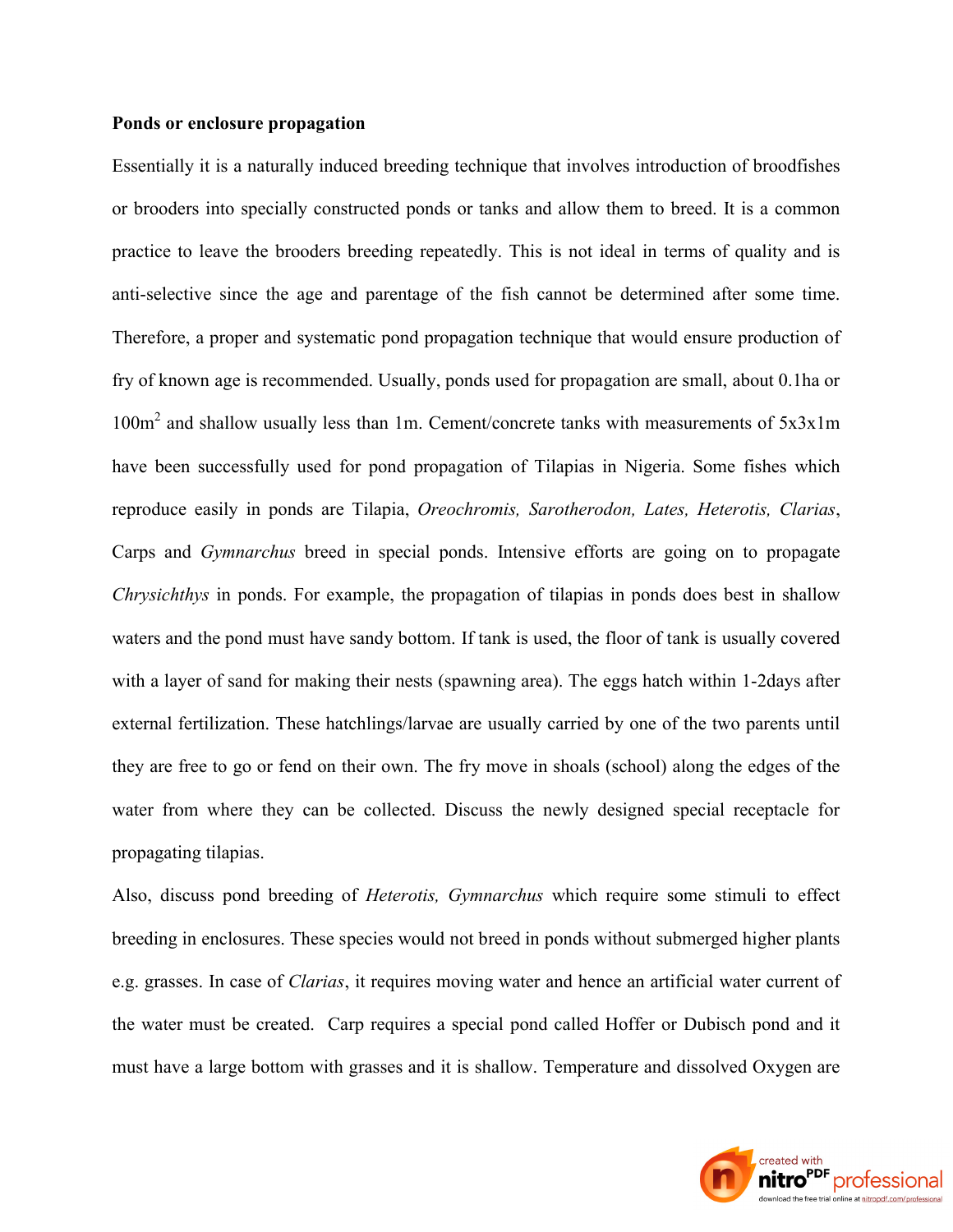crucially and optimally required in the ponds. In addition, the water must be free of other fishes especially the carnivorous ones e.g. *Hemichromis*. Also, mention the success story so far about *Chrysichthys* breeding in an enclosure.

The above techniques are simple and inexpensive in addition to achieving the best possible survival rate, good growth and health for the fish. The techniques require no sophisticated installations or tools and without difficulties and risks involved in artificial fertilization.

## **Artificial Propagation through Hypophysation**

The hypophysation technique which uses the pituitary gland (the hypophysis) to induce spawning in fish can be carried out at any time of the year and under any environmental conditions. The technique ensures fish seed availability at all times of the year. For instance, using this technique a single common carp (*Cyprinus carpio*) has been induced to spawn five times within a year at intervals of 60,62,41 and 186 days between successive spawning, even though carp breeds naturally only once a year.

Artificial propagation was first described in 1765, but was neglected until 1842 when it was described again. A number of experiments were carried out and by 1937 artificial propagation at commercial level was attained. By 1964, it has spread to many parts of Europe, America, Japan, China, Israel but to date there are increased trials in Nigeria with varying degrees of success. It was first reported in Panyan fish farm and Agodi fish farm where carp propagation was successful. Other privately owned fish farms have tried hypophysation using catfishes e.g. *Clarias gariepinus, Heterobranchus bidaorsalis*.

For the purpose of easy description and discussion, artificial propagation can be divided into 6 stages as:

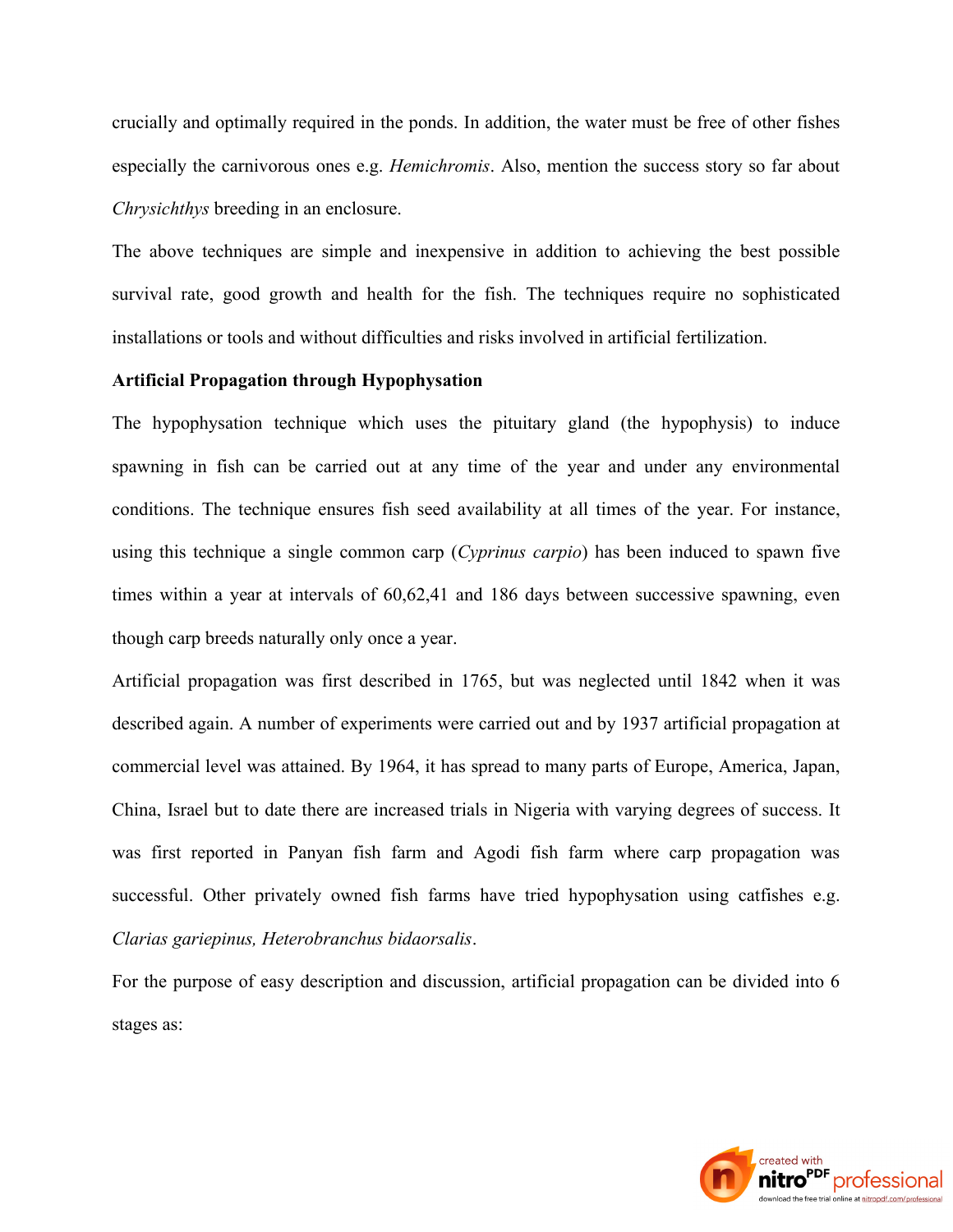- Selection of brooders
- Maturation of the brooders
- Stripping i.e. obtaining eggs and sperms (milt) from the brooders
- Fertilization
- Incubation of fertilized eggs to ensure that they hatch
- Rearing of the larvae/fry up to fingerling stage.

Discuss each stage with good illustrations and examples with the students.

On the whole, more fry can be obtained from an individual fish through artificial propagation involving stripping after hypophysation when compared to what is obtained through other propagation techniques.

# **ADVANTAGES**

- Fish seed is guaranteed all the year round
- Fish seed is obtained outside the natural environment of fish.
- It increases the survival rate of the fry
- It improves quality by crossing two different species (i.e. hybridization) can be obtained.

# **DISADVANTAGES**

- The donor fish has to be sacrificed in most cases and hence of loss of fish.
- The whole process is laborious and highly technical.
- Very expensive in that it requires proper housing, constructions of tanks, installation of jars in a close circulatory system.

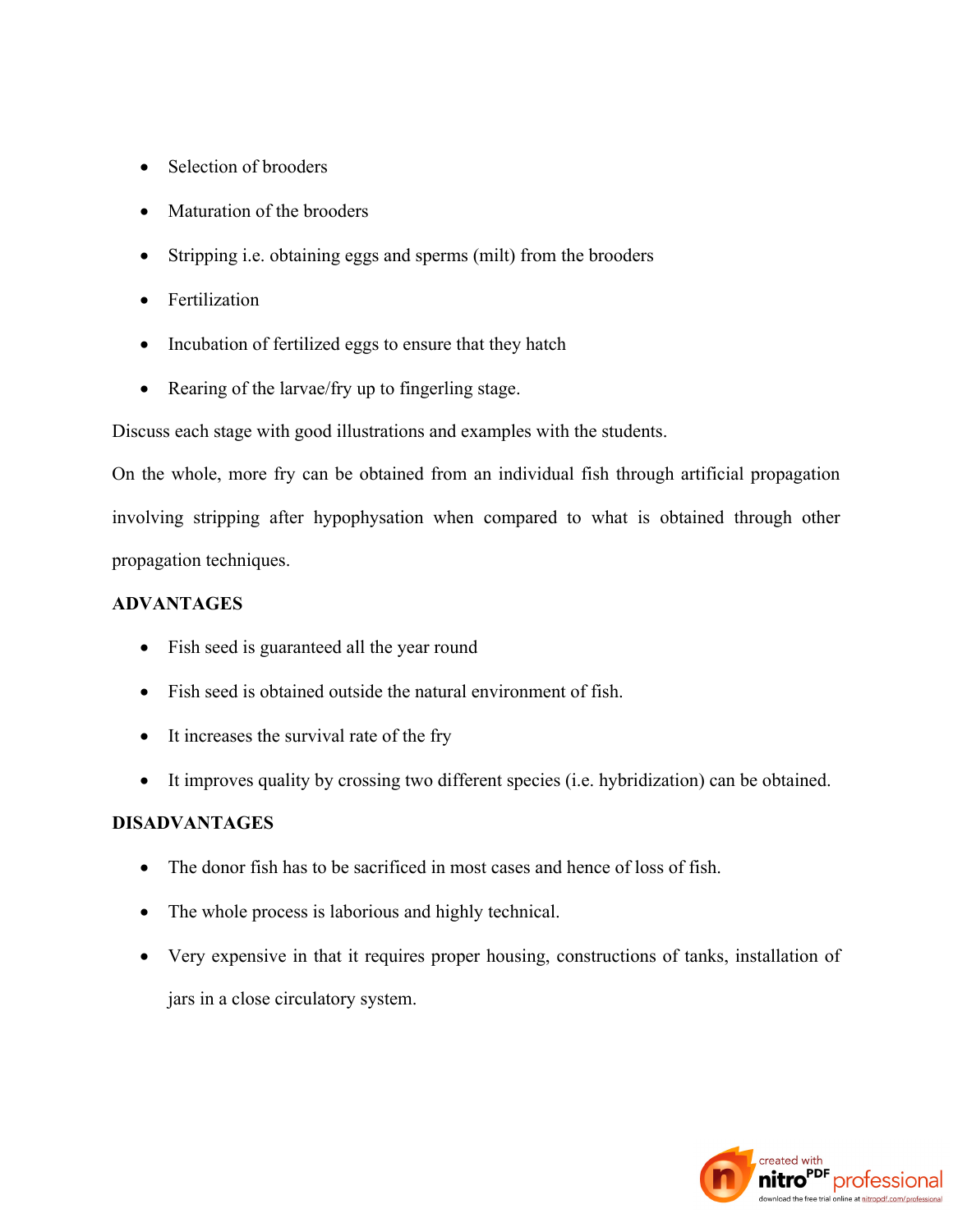It should be noted that artificial (i.e naturally induced or through hypophysation) production of fish seed are carried out in enclosures known as Hatcheries which may be an indoor or outdoor facilities and they require inputs such as brood stock, adequate water supply and suitable feed. The sequence of steps involved in artificial production of seed can be schemed as:

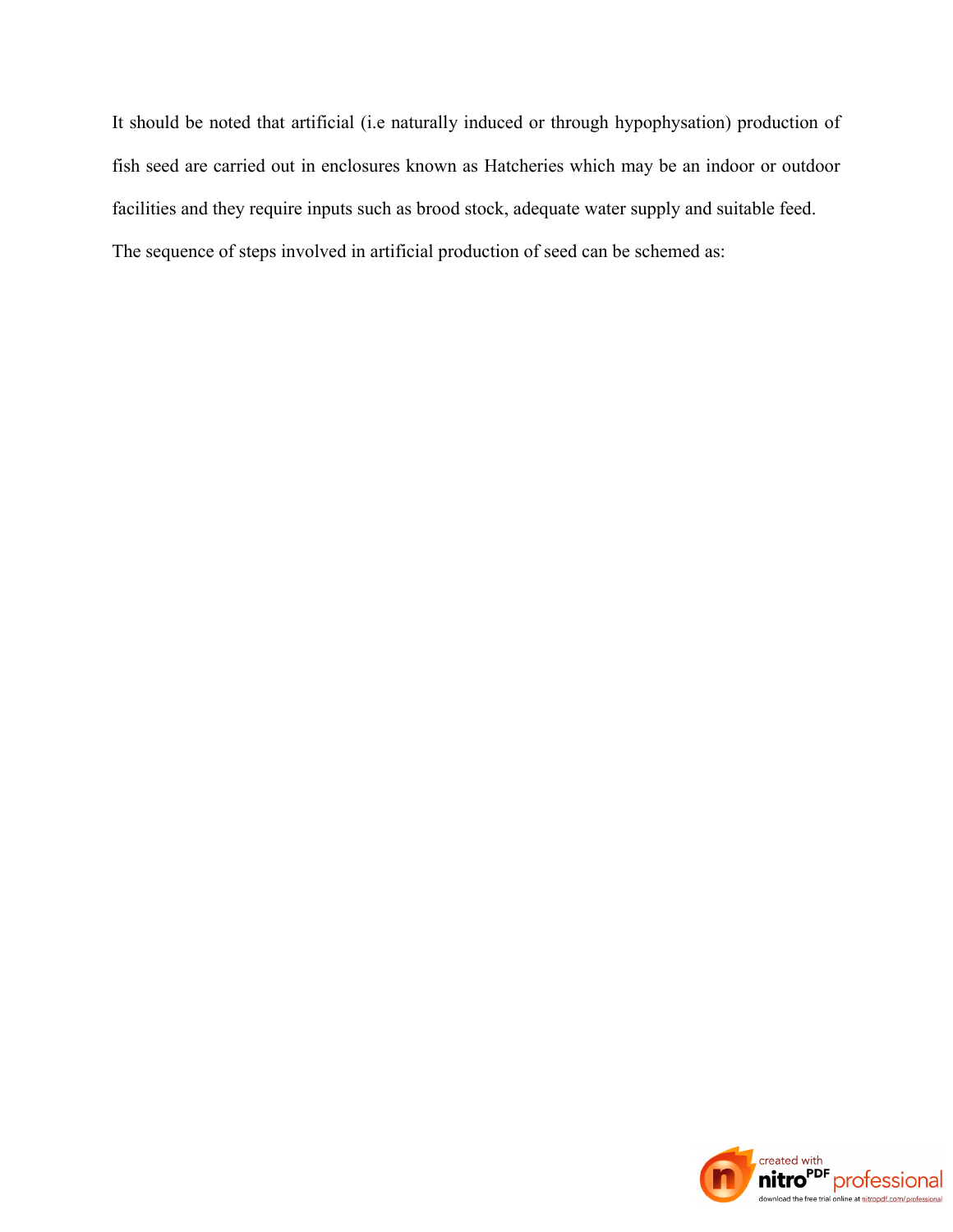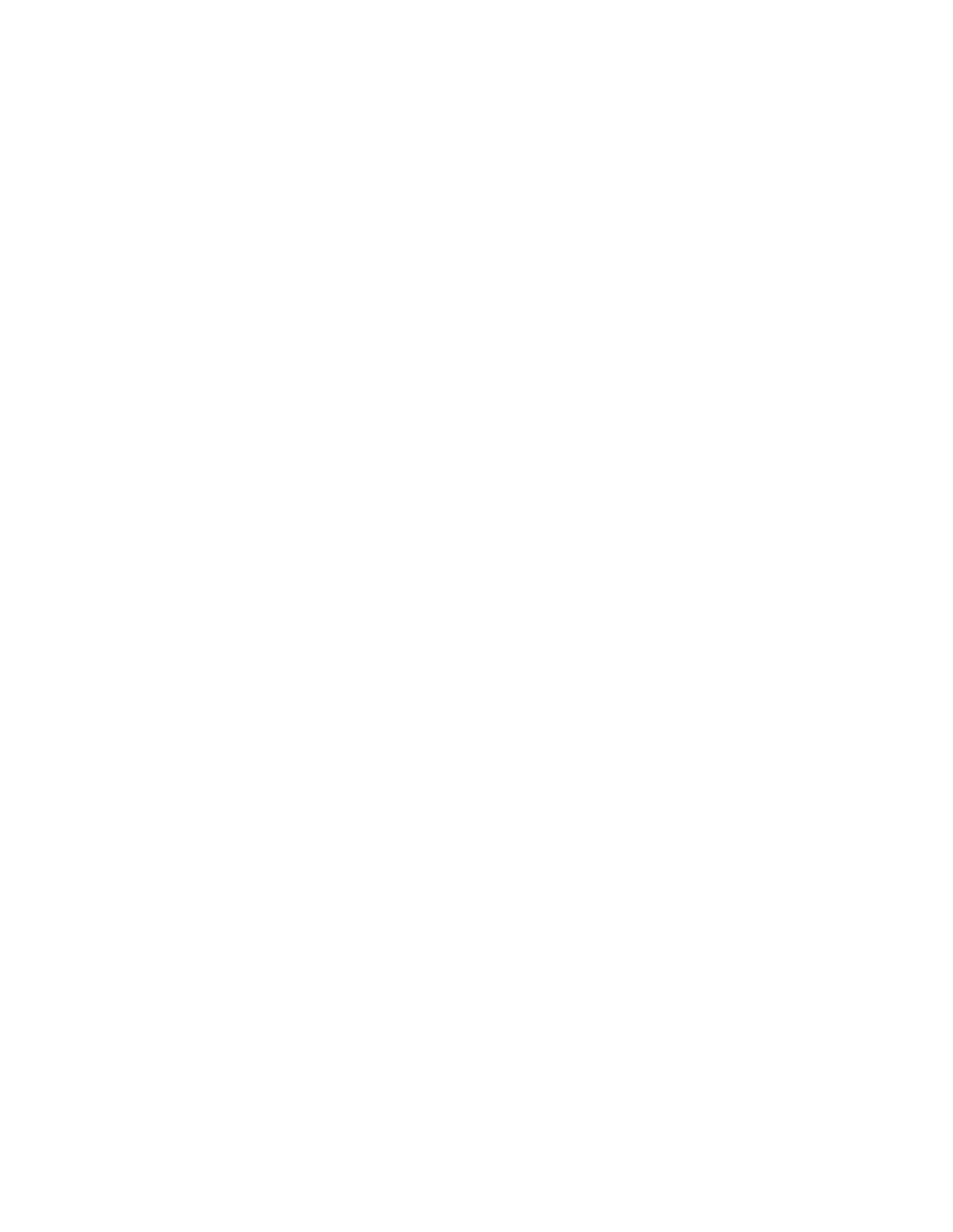### **Management/Maintenance of Broodstocks**

Maintenance or management of broodstocks on a breeding farm is very necessary because it permits the build-up and selection of healthy, high quality brooders for stock improvement. In ponds for keeping broodstocks, they need to be simulated to that of the fish's preferred habitats in terms of  $O_2$  content, temp, pH, tranquility, size and depth of the water, stocking density and quality and enough food.

Sharp fluctuations in the physico-chemical parameters of the water in the enclosures or ponds must be prevented especially temperature and  $O_2$  as these are known to inhibit gonadal development. Overcrowding in the pond conditions must be avoided because it constitutes negative stress on the stock, though many cultured species are able to tolerate some degrees of crowded pond situations. For example, brooders of catfish (*Clarias*) are held at a stocking density of one fish in 2.-5.0 $m<sup>2</sup>$  of pond area with the depth of 1.0-1.5m.

Frequent disturbances also interfere with normal gonadal development and therefore care must be taken to restrict seeing or netting of the fish to the minimum. For example *Clarias* being hardy can withstand being netted out of water two or thrice a week, other fish species should not be seined more than once a week.

Provision of suitable and adequate quantity of food is equally of great importance. It has been known that brooders reared or maintained on adequate natural food and/or protein-rich artificial feed have a higher fecundity of larger eggs and thus yield best results.

To prevent outbreak of diseases in the stock used for breeding or subsequent transmission of any diseases to the offspring, brooders should be routinely treated and bathed in a 25% NaCl or 150ppm formalin solution for 10-30minutes. Malachite green can also be used.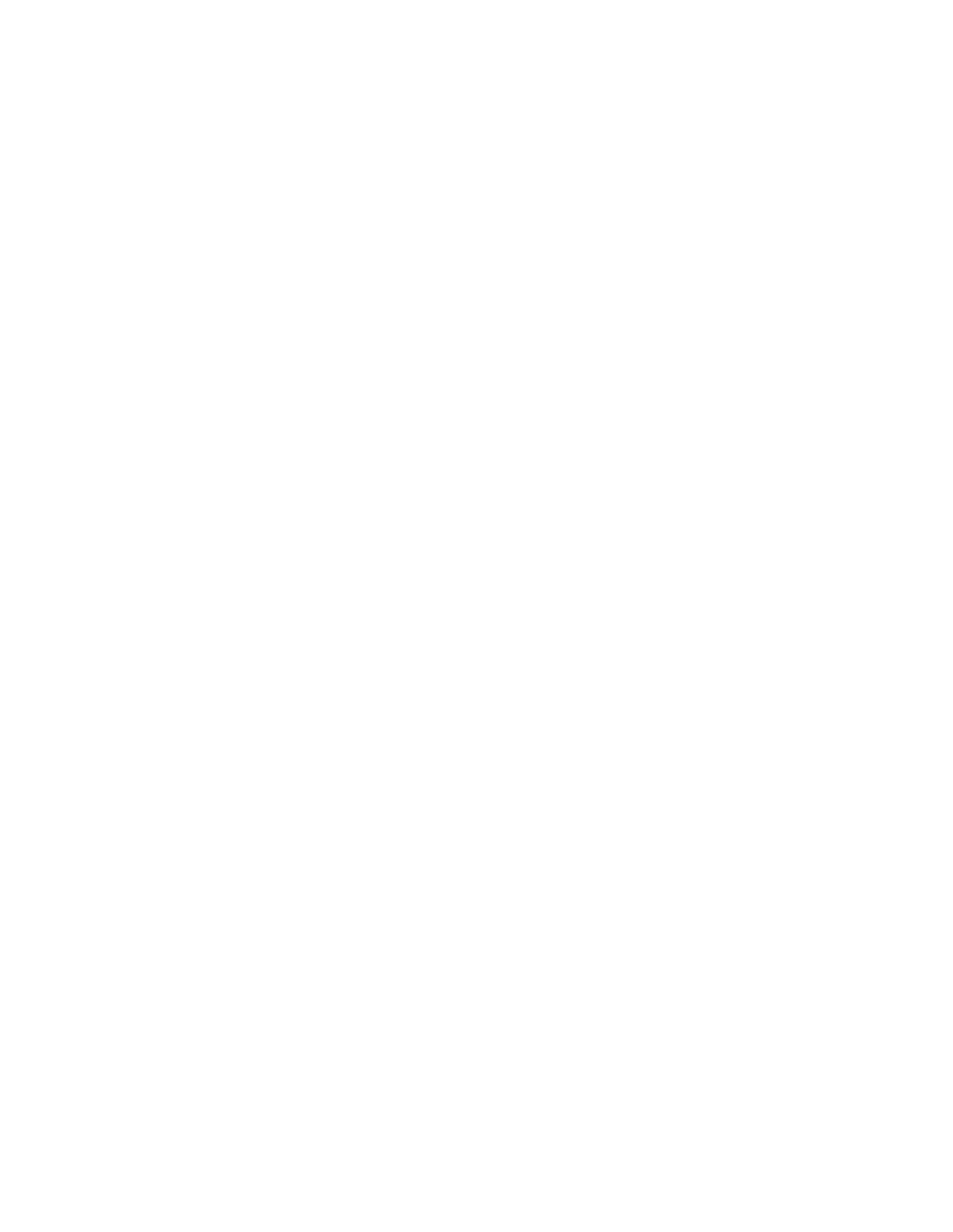Maintenance or management of brood stocks kept depends on the species, their size and the no of eggs per Kg per female, the survival from fertilized egg stage to the fry stocking phase and the demands for the fish from the grow-out units.

On principles of brood stock management solve the following problem with the students. Problem as:

As a fishery consultant, you have to supply one million Clarias gariepinus fry for restocking a Government farm.

- i. How many eggs of this species will you require to produce the fry assuming that the average female brooder produces 5600eggs per kilogram body weight and that only 90% of eggs spawned are viable and of these, 86% will be successfully fertilized and out of these, only 78% would hatch?
- ii. The average weight of each female *Clarias* as at the time of this contract was 3kg. Calculate the number of female brood stock to be maintained that would produce the above eggs to supply the required numbers of fry.
- iii. If the sex ratio of male to female to effect the breeding was 2:3, how many male would be required, assuming each weighed 2.4kg to effect the above fry production?
- iv. For proper management, at least thrice the required brood stocks must be maintained in a brood stock pond at a density of 600kg per hectare. Calculate the surface area of the pond required to maintain the brooders that would ensure the above fry supply.

### **Management of Fish seeds (Fry and Fingerling)**

In fish life history, egg(fertilized)  $\rightarrow$  Larva fry  $\rightarrow$  fingerling  $\rightarrow$  sub-adult/juvenile  $\rightarrow$ adult. The larval stage ends when it fills up its air bladder with air, begins swimming in a fish-like manner and starts to eat external food that it becomes to fry. In addition to needing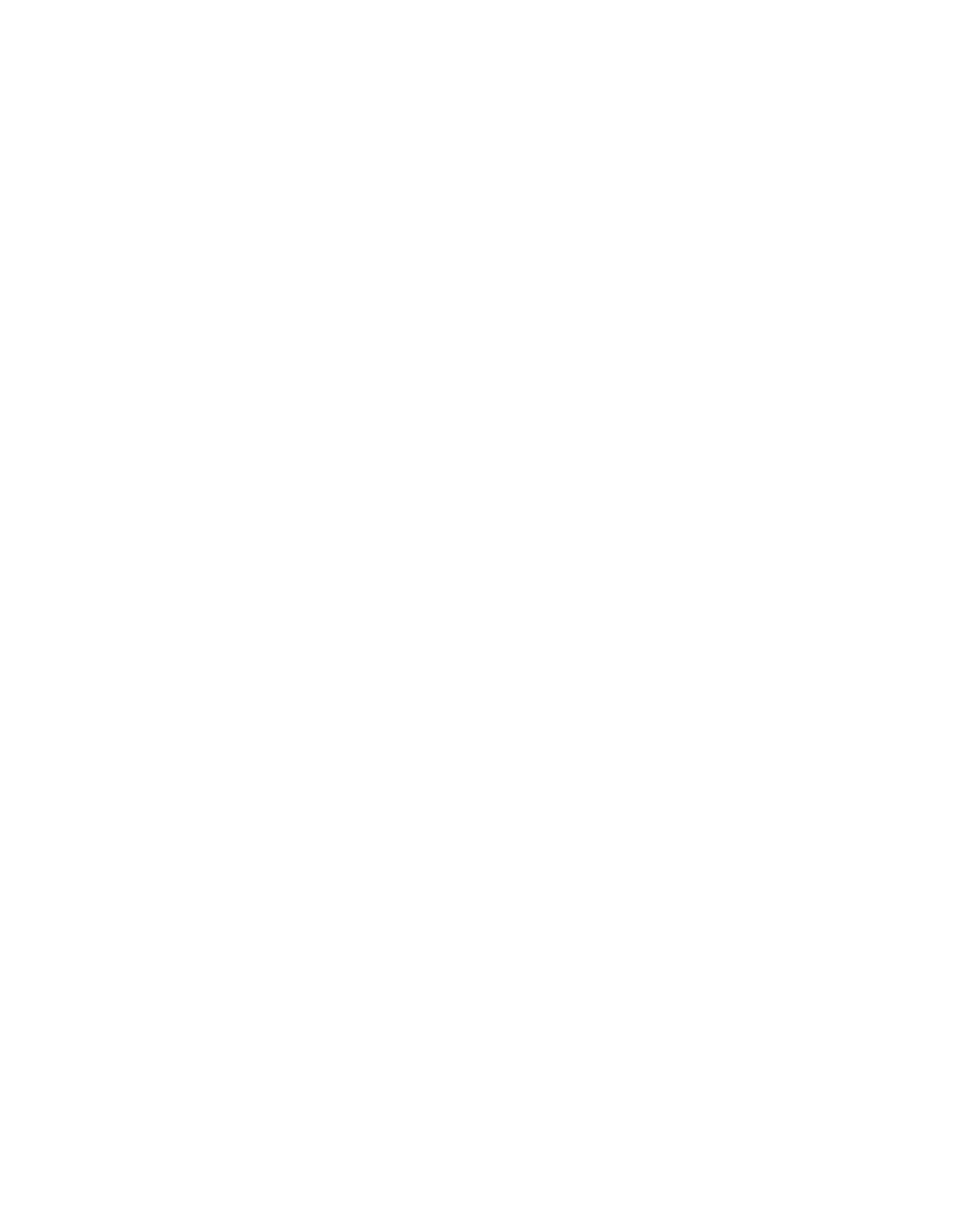all the essential requirements of the larva e.g. adequate  $O_2$ , suitable temperature, removal of waste matter etc, the fry also requires external food which should be adequate both qualitatively and quantitatively. The early fry may still have a part of the yolk left and can draw on it for sustenance from 1-4days depending on the species. The fry spends this period and learns to find its own food. Fry are said to require a more precise and careful nursing to ensure their survival and proper growth. Authors have remarked that lack of suitable food caused high fry mortality. Fingerling is bigger than fry e.g. 5-10cm and it is the stage that is usually stocked. Management of these developmental stages is based on their fragility and difference in sizes in terms of their habitats, stocking density, feeding and control of their infections and diseases. These stages are crucial because there cannot be harvest without recruitment. Hence, these stages are called fish seed or recruits.

Fry are nursed in small earthen ponds which vary from  $100-200m^2$  for about 3-4 weeks to attain fingerling stage. Fingerlings are reared rather than nursed in bigger earthen ponds. The pond is usually prepared to have a standing crop of rotifers and must be checked to exclude cyclopoid copepods which are natural enemies of fry. Food is crucial for growth which must be observed daily. Fry have two sources of food during the initial stage – yolk and external food to ensure better survival. Maintain these. It is part of the management that mixing of different age groups of same species should be avoided and it is advisable to use a monoculture of fishseed.

The most commonly provided artificial feed is finely ground and sieved through 100-150 $\mu$ m mesh called starter food. After two weeks, the size of feed particles is increased. Cutting the grasses on the dyke and throwing them around the shallow part of pond helps to increase natural food production in the pond. After about one month, the young fingerling have to be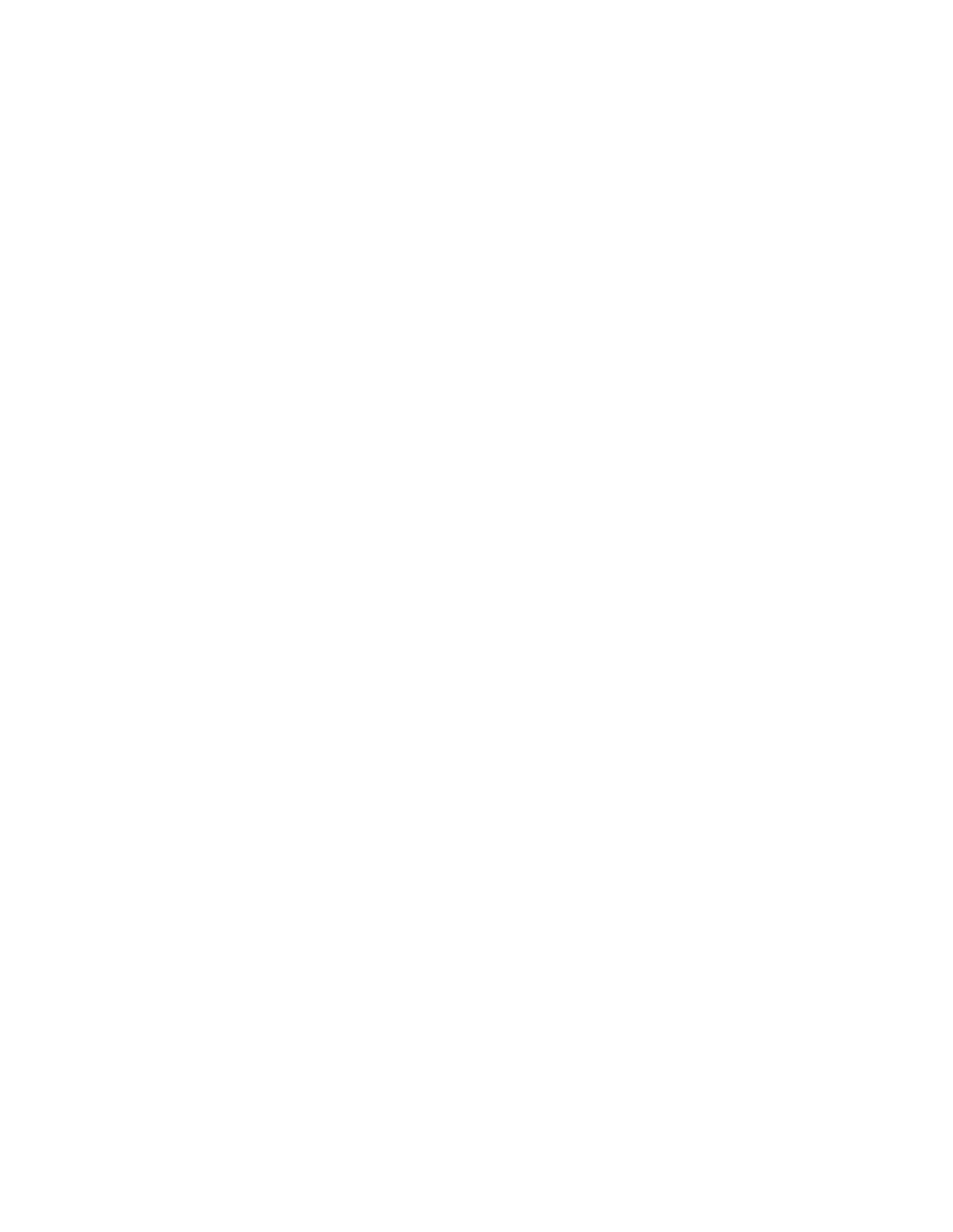removed from the small nursing pond and stock in a large pond. The artificial feeding continues but the size of food changes due to changes in the size of mouth. It is necessary to thin out the stock in order to provide sufficient space,  $O_2$ , food to the fast growing fingerling. Enemies of these stages must be managed too. These enemies change with the age of the fish. These are categorized as (i) enemies of fry (ii) enemies of advanced fry and (iii) of fingerlings.

Identify these enemies and treat adequately. For example enemies of fry include carnivorous Cyclops, insect and insect larvae (e.g. dragonfly), which predate largely on the fry. It has been stated that Cyclops are responsible for the highest mortality of fry at this stage next only to that caused by hunger. The advanced fry is less prone to predation by Cyclops since it is more agile and its skin in thicker and stronger. It is the insect larvae that pose greater danger at this stage followed by hunger if there is acute food shortage.  $O_2$  deficiency may kill in heavily manured ponds. Abrupt changes in temperature and extreme cold may exterminate the fry population.

Enemies of the fingerling – Besides hunger,  $O_2$  deficiency, sudden change in temperature, white spot disease caused by *Ichthyophthirius, Trichodina* and gill worm infections could exterminate the entire stock within a brief period in fingerling ponds.

Consult your note on Pathology for effective treatments. Preventive and control methods of these infections would be discussed during class interactions. Infection of a pond with any protozoan or bacteria or fungus can be diagnosed through certain indicative signs such as: (i) swimming of fry/fingerling in large school near the surface (ii) their accumulation below the water inlet (iii) the occurrence of dark specimens (iv) sudden occurrence of dead fish on the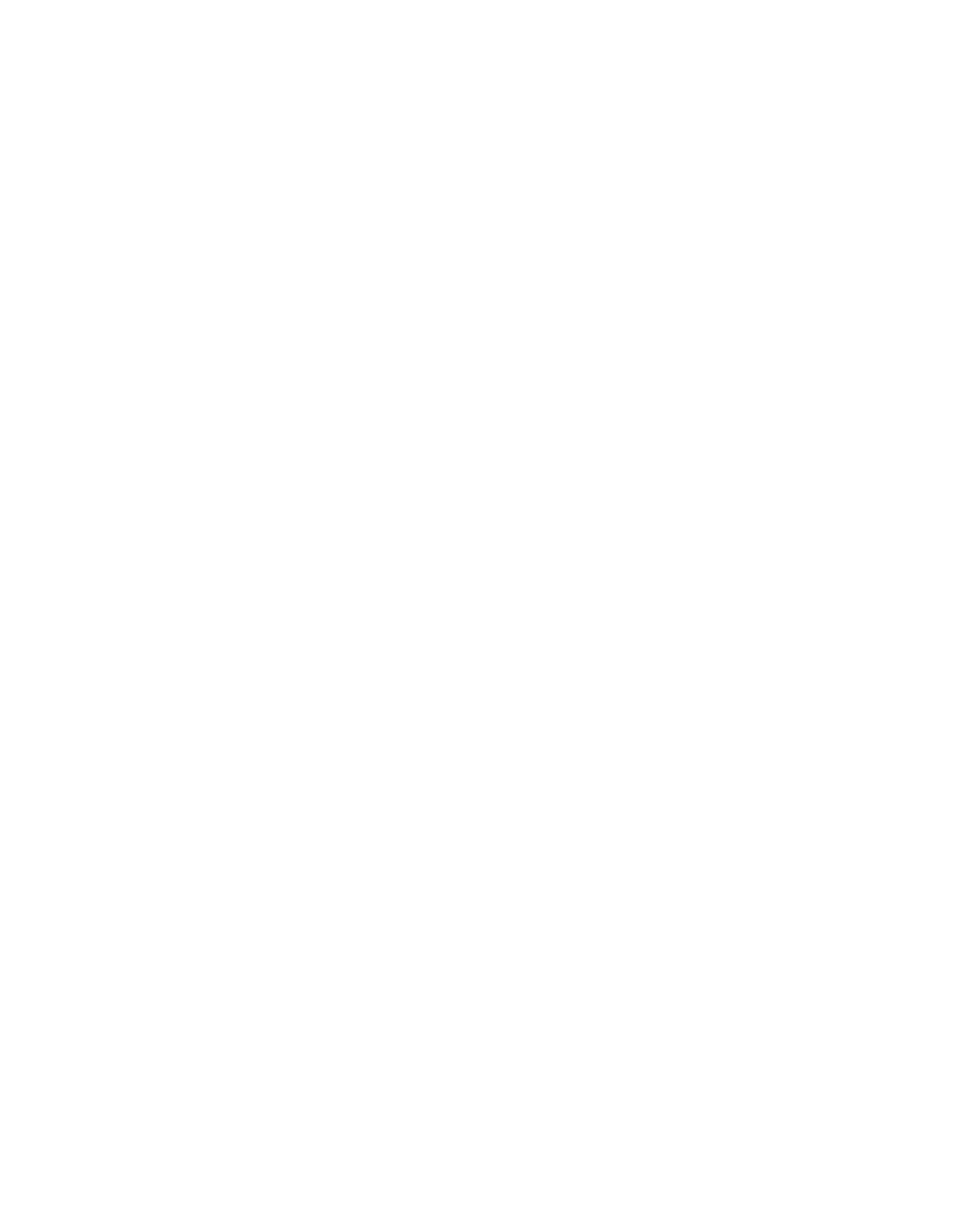surface. It should pointed out that fish that die because of parasitic infection only float on the surface while those that die due to dietary factors remain at the bottom.

### **Procurement of feed and system of feeding**

Intensive fish culture involves a high/heavy stocking of water impoundments/enclosures and the use of artificial/formula feeds to improve production. Fish feed provide nutrients for optimal growth and this rapid growth achieved implies that fish feeds are essential for the economic use of time. Through shortened grow-out periods, a fish farmer can effect two croppings within a year. The increased number of croppings of table-sized fish imply that more profit can be generated by the fish farmer. Therefore, feed of adequate nutritional value is the foundation on which fish farming is built. Good and high quality feeds improve the quality of the edible portion of fish, enhances high protein retention and gives the flesh a firm consistency and delicate flavor.

**Types of foods:** Based on the source of origin, there are natural food and artificial feeds. Natural fish food can be of animal origin which include zooplankton e.g. rotifers, protozoans, cladocerans, copepods, larger zooplankton (arrow worms, crustaceans etc, benthic invertebrates e.g. polychaetes, molluscs, insect larvae e.g. Chironomids and Chaoborids, forage fish and aquatic insects.

Natural food could be of plant origin as an phytoplankton e.g. diatoms, desmids, blue-green algae, unicellular, filamentous and colonial algae and aquatic macrophytes. Dead plants and animals (i.e. decaying organic matter called detritus) also constitute an important natural food source.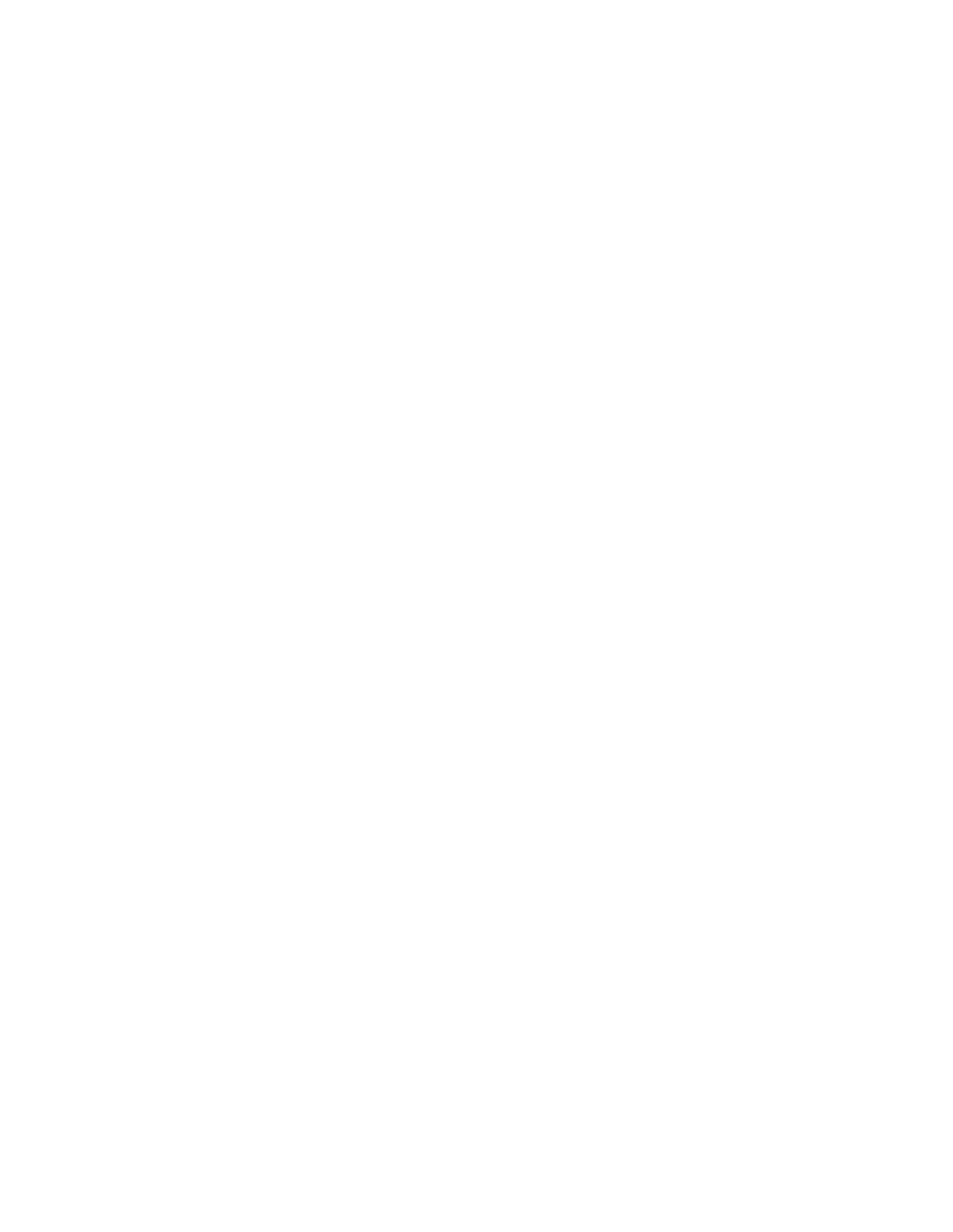**Artificial feeds:** Under commercial culture condition involving high stocking densities of fish, natural foods become limiting. It is the artificial or supplementary diets that fill the shortcoming of natural foods.

Early efforts to provide supplementary diets for cultured fish were based on attempts to duplicate composition of natural foods. This was labour-intensive involving the growing of earthworm and insects, harvesting small fish or tadpoles or by processing agricultural slaughter house by-products not readily consumed by man. Such diets had a number of drawbacks e.g. poor growth and nutritional diseases which led to the development of dry or semi-moist feeds commonly used nowadays. Artificial feeds are available in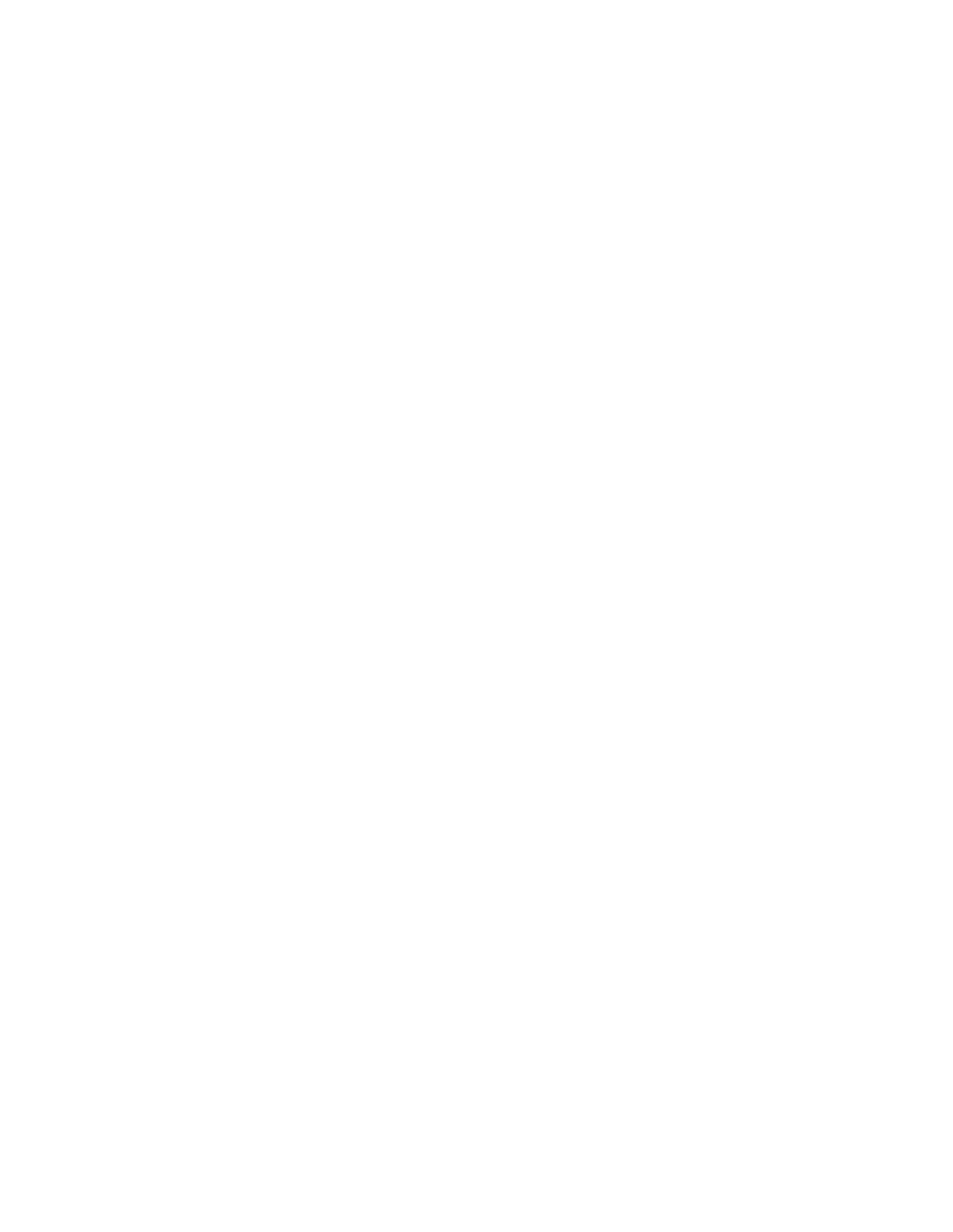Type I – meals, pastes or cakes

Type  $II$  – pellets

Type III – semi-moist feed

Type I is for plankton feeders, algae grazers, fry, small fingerling. They may be prepared as dry meal, colloidal suspension or soft cakes. Fish consume them by direct capture or by filtering water.

Type II – This type is convenient for storage, transportation and dispensing in automatic feeder or self feeder. Many fish feeds are prepared in pellet forms which can be hard (sinking), expanded (floating-encapsulated) or soft pelleted. Hard pellets may be used for fish with a mouth size capable of ingesting them, the stomach capacity to store them and the peristaltic action and enzymatic ability to digest them. Uneaten pellets disintegrate slowly in water and hence cause less water pollution. To discuss the merits and demerits in class.

Floating or expanded feeds enable the fish farmer to observe fish feeding at the pond surface. Floating feeds are acceptable to most surface-water feeders as well as catfish. Floating feeds are more expensive than hard pellets because they require extra energy in extrusion process and increased drying time. Soft pellets have water content between 8-20% and are preferred by fish which strike for their food.

Type III – Semi-moist have water content in the range of 37-40% and are prepared from frozen or fresh, wet ingredients. They are the most expensive feeds available hence fish farmers are not interested in using them.

### **Feeding systems or techniques**

A feeding programme is successful when the required amount of nutritionally adequate feed is consumed. The feeding plan and techniques are affected by fish species and size, time of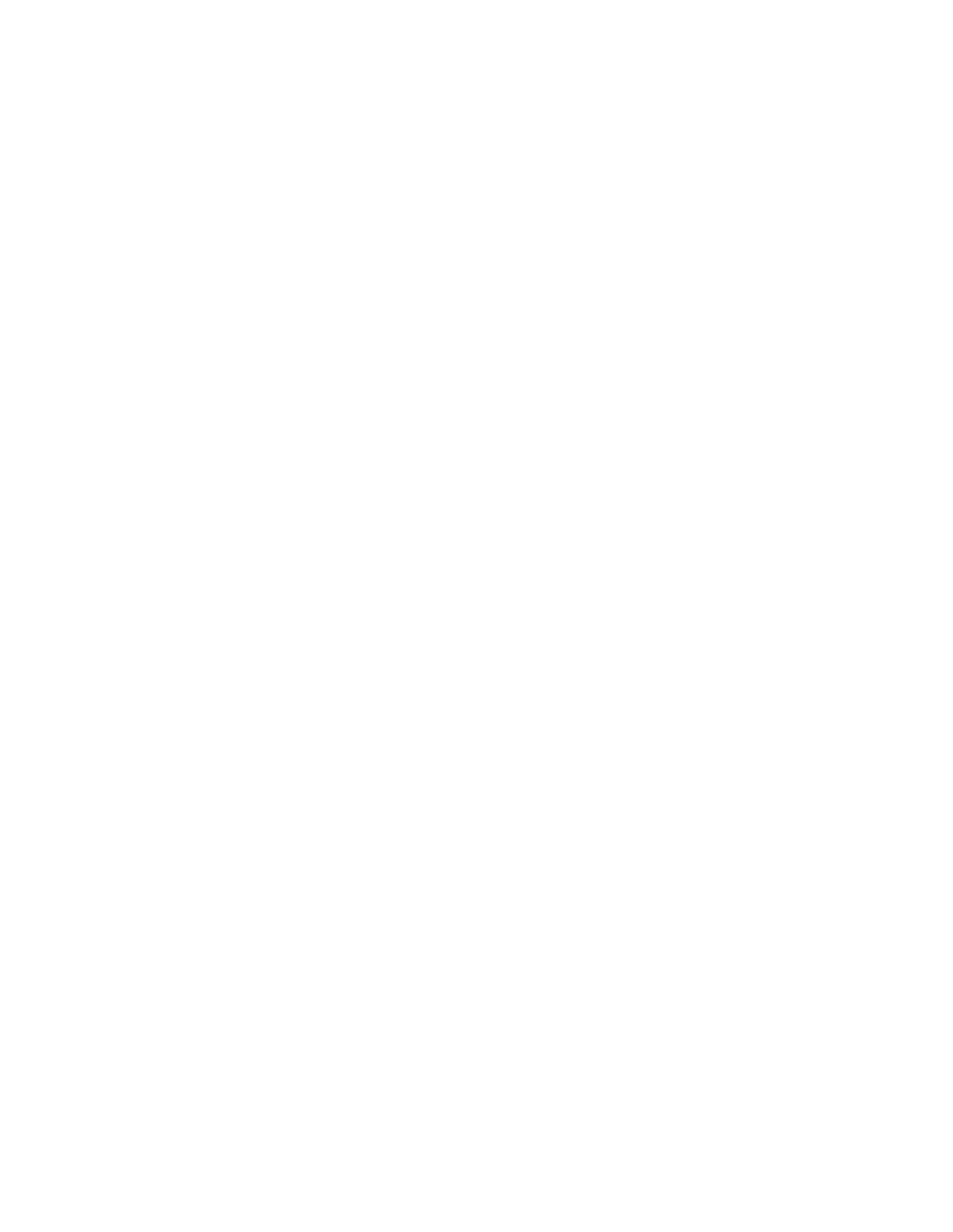the year and the type of production system. The best guide for the fish farmer is to place the feed where it can be obtained by the fish, offer it so that the fish will receive their share/rations. Floating feeds can be broadcast mechanically from specially designed feeding troughs or from mechanical feeders. For small ponds, the feed can be distributed by hand (self feeder). Feeding of fry and small fingerling poses different challenges. The experienced fingerling producer knows where the young fish are located in the pond. He may use containers or shelters to attract or hold the newly-stocked fry in an area. Note that feed placed in wrong location will not be eaten and will reduce overall water quality.

Mechanical feeders include the demand type which is activated by the fish and the automatic type which is activated by a time clock. Both have serious limitations, one of which is the tendency to less frequent observation of the culture system. The demand feeder is useful in extensive systems where fish do not have to be observed closely e.g. in lakes, reservoirs. The automatic feeder is designed to offer a measured amount of feed at predetermined time of the day.

Relationships between feeding and production will be discussed in class.

## **Test-cropping and Grading**

Before harvesting, there is the need for test cropping and/or grading for at least once a month after stocking of the fish into the production ponds. A farmer needs to make direct assessment of the status of his fish stocks over the growth period because there are some species especially the carnivorous species e.g. *Clarias* which exhibit hierarchical dominance in its feeding behavior. As a result, the more aggressive will be at an advantage to receive more food than others bringing about marked differences in sizes of individual fish. Not only